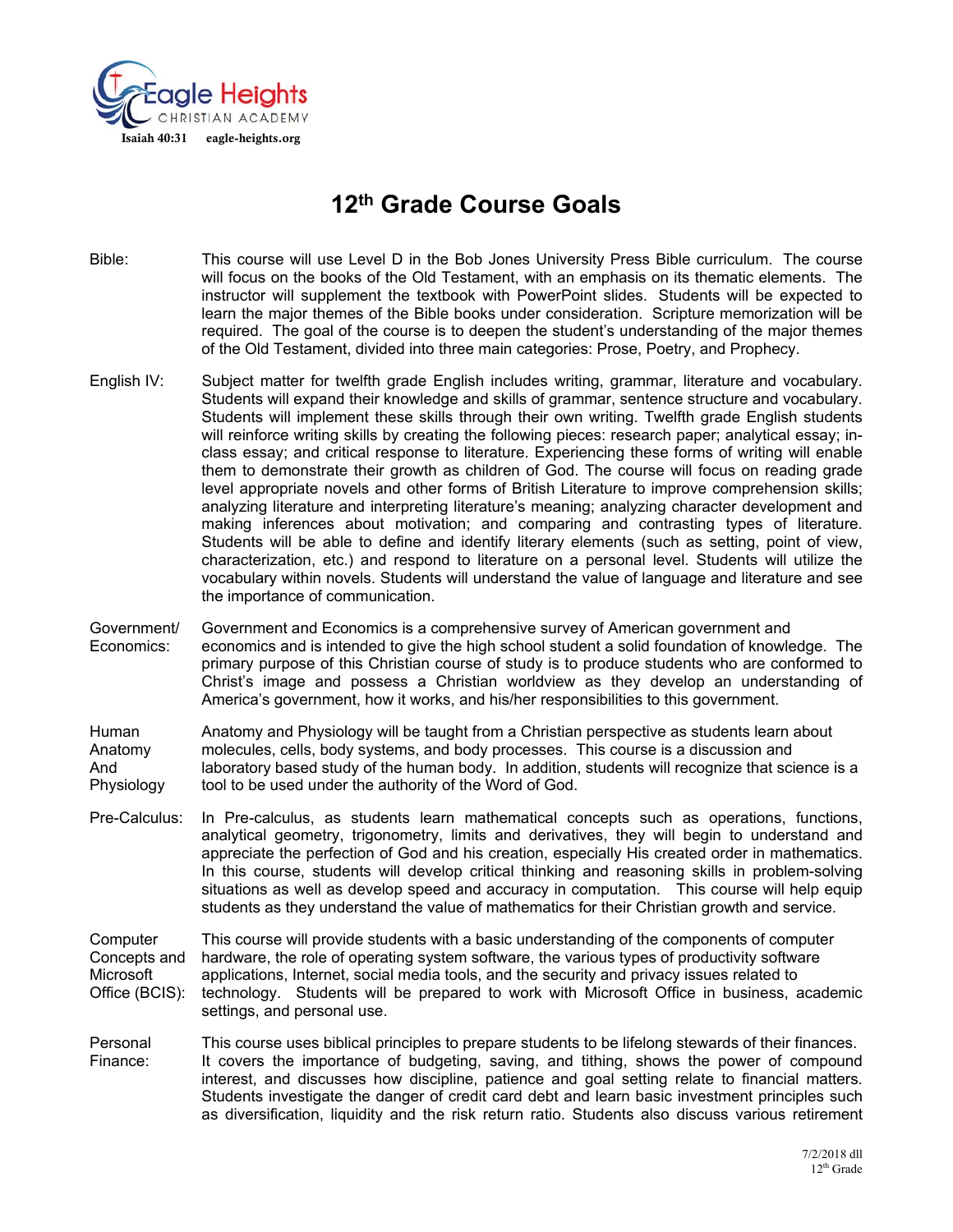

plans, including Social Security, Roth IRAs and 401(k)s as well as different types of life insurance.

- Latin: The introductory Latin course is designed to prepare students to begin reading basic Latin texts. Emphasis is placed on the fundamentals of Latin grammar and syntax. The course exposes students to a wide range of Latin authors of poets including Catullus and Horace and the prose writers Virgil, Caesar and Cicero. Successful completion of the elementary Latin class will prepare the student for intermediate Latin courses on the college level.
- Electives: 12<sup>th</sup> grade students will take a one semester course that may be offered in a traditional or nontraditional format. In a non-traditional course, students will work independently on course-work with the teacher acting as facilitator to guide, monitor and evaluate work, answer questions, and give instruction as needed. Courses are from a biblical perspective. Students will be given the opportunity to choose courses from a specified list. Students may choose to take dual-credit courses in an online format through San Jacinto College South. Dual-credit courses must be approved by Administration. Parents are responsible for enrollment and additional tuition costs through the university.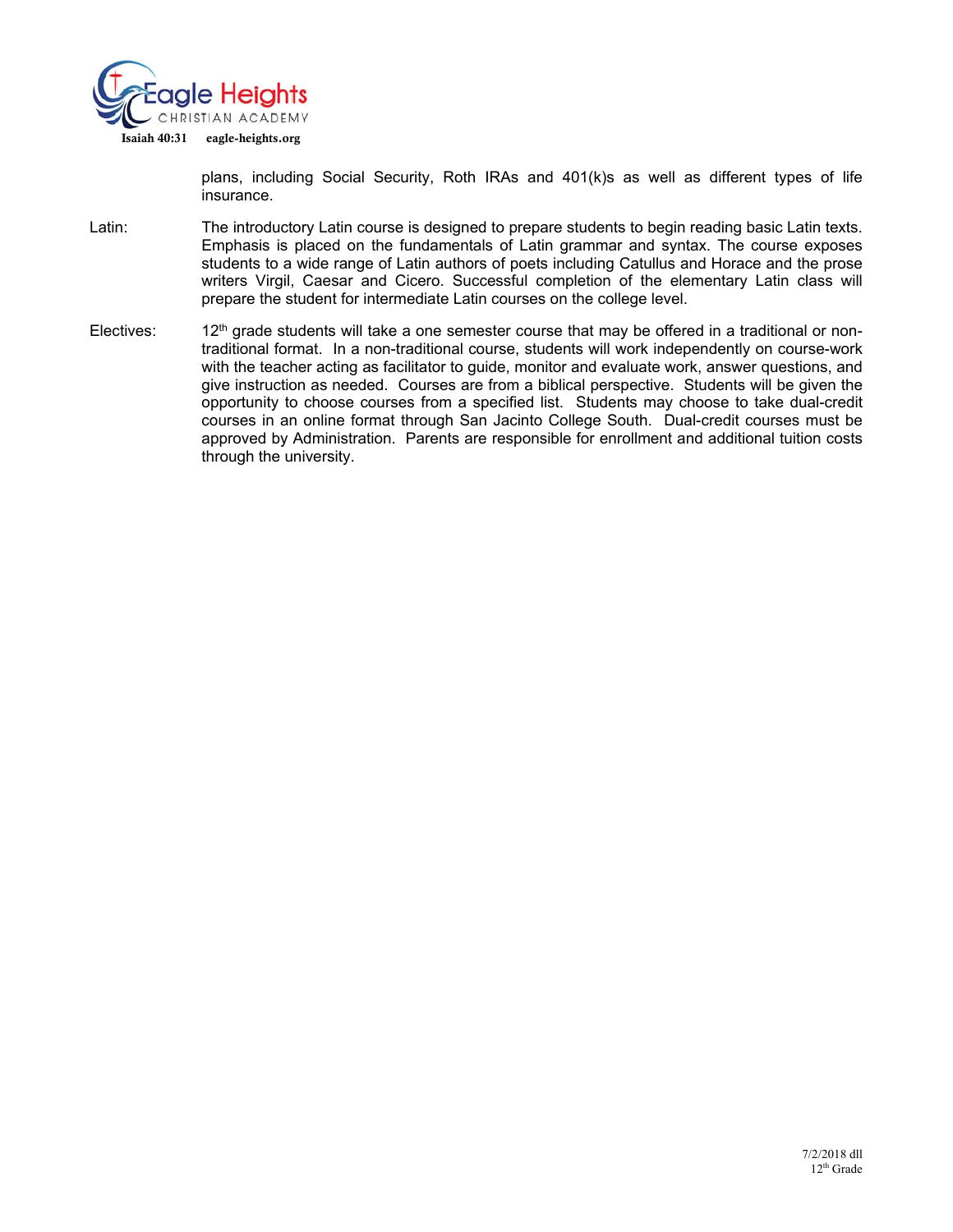

# **12th Grade Curriculum**

## **English IV (BJUP):**

**Approach**  Historical

**Organization** 

Four major literary divisions: the Middle Ages; the Renaissance; the Age of Revolution; the Age of Reform

**Content** 

The Middle Ages: the Old English period; the Middle English period

The Renaissance: the Tudor period; the Stuart period The Age of Revolution: the Neoclassic period; the Romantic period

The Age of Reform: the Victorian period; the Modern period **Features** 

The units are arranged according to major literary periods. The material provided through the unit

introductions, headnotes, and timelines enables the student to analyze individual authors and

their works in a historical and cultural context. Such analysis serves to broaden the student's world,

enabling him to understand the ideas and writings of noted literary and historical figures and to apply biblical criteria when evaluating the beliefs espoused

by such figures. The questions for thought and discussion, which follow the selections, progress

from factual to evaluative and are valuable both for class discussion and for providing students

with an opportunity to develop further literary and moral discernment.

## **American Government (BJUP):**

#### **Geography**

References to political geography

#### **History**

Historical perspective of the phases of American government **Government** 

Thorough analysis of all levels and all branches of American government

#### **Economics**

Taxation, bureaucratic funding, and foreign policy impact on U.S. economy

#### **Religion**

Scriptural foundation for law and government; influence of Christianity in early America

#### **Culture**

Interest groups; mass media; American political behavior

### **Economics (BJUP):**

**Geography** 

Case studies of economic issues in eighteen nations **History** 

Biographies of eighteen influential economists **Government** 

Comparative economic systems; business and competition; money and banking; national economic concerns such as productivity, unemployment, and inflation

#### **Economics**

Survey of basic economic topics, including supply and demand and the circular flow of income and products **Religion** 

Scriptural principles applies to all areas of economics

#### **Culture**

Analysis of personal economic concerns such as budgeting, managing credit, saving, and financial planning

## **Human Anatomy and Physiology (Apologia)**

Basic Chemistry **Homeostasis** Cells and Tissues Skin and Body Membranes The Skeletal System The Muscular System The Nervous System The Endocrine System **Blood** The Cardiovascular System The Immune System The Respiratory System The Digestive System The Excretory System The Integumentary System The Reproductive System

#### **Bible:**

Messages from Prose Messages from Poetry Messages from Prophecy

## **Computer Concepts and Microsoft Office (Paradigm):**

Computer Concepts Internet Computer Hardware OS and OS functions Application Software Computer Security and Privacy Computer Applications with Microsoft Office

### **Personal Finance (Dave Ramsey):**

Budget Money Management Spending and Credit Saving and Investing The Power of Giving

## **Latin (Wheelock; Groton and May):**

Building Latin Vocabulary Conjugating of Verbs (all four conjugations) Learning the Latin Verb System - Present, Imperfect, Future, Perfect, Pluperfect, Future Perfect Declining Nouns (all five declensions) Noun Case Usage (General and Special) English-Latin and Latin-English Translation Translation of Roman Mythological Texts Translation of Latin Poets and Prose Authors